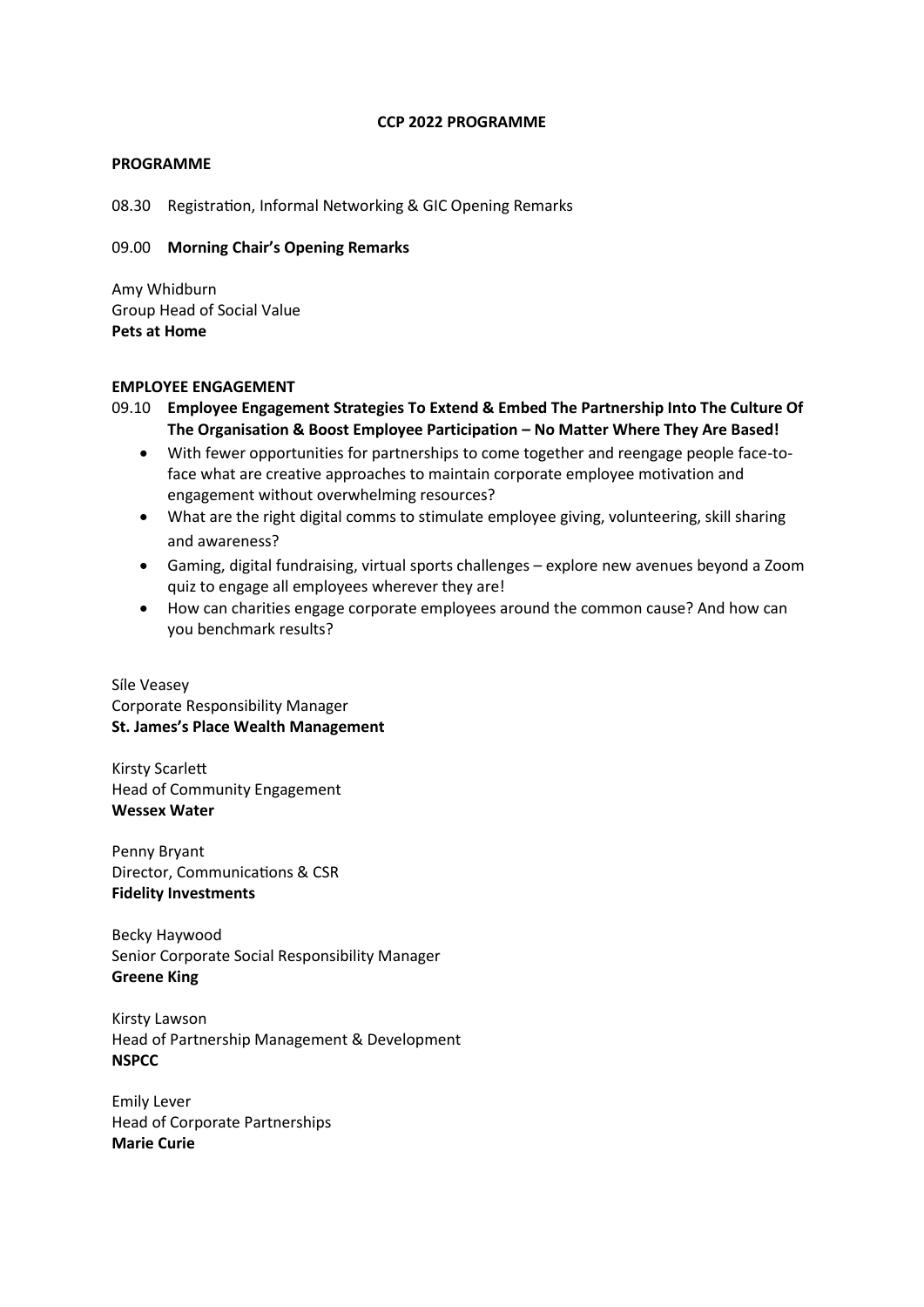09.40 **How To Fundraise When Cash Is No Longer King? In 2021 Only 7% Of Charitable Donations Were Made With Cash - Understand How Social Impact Companies Are Accelerating Innovation In The Sector To Ensure They Do Not Get Left Behind.**

- The GoodBox Story
- Fireside chat with Pret Foundation and a deep dive into the impact of contactless fundraising
- Pret Foundation fundraising challenges
- Why they partnered with GoodBox
- Fundraising, Learnings & Insights
- Learning and success stories throughout the journey
- Future fundraising plans

Jenell Rogers Head of Customer Success **GoodBox**

### **PURPOSE SPOTLIGHT: SUSTAINABILITY**

09.55 **As Sustainability Becomes Increasingly Embedded In Corporate Culture, More Companies Are Articulating Their "Purpose" & Building Their Whole Strategy Around It. How Is The Corporate-Charity Partnership Landscape Evolving To Keep Pace?**

- What is meant by corporate "Purpose" and how is it changing how companies operate?
- Does this focus on "Purpose" have to dictate or limit the charity partners chosen?
- As an increasing number of businesses align their corporate strategy to the UN sustainability goals, what impact does this have on what corporates are looking for?
- The growing proliferation of B-Corps: what impact could this have on the corporate-charity partnerships space?

Michael Duncan Head of Giving Strategy & Programmes | Sustainable Banking **NatWest Group**

Dougy Palarm Head of Partnerships & Fundraising **The Conservation Volunteers**

10.15 Morning Refreshment Break With Informal Networking

## **BUILD STRATEGIC, MEANINGFUL PARTNERSHIPS: COLLABORATE SUCCESSFULLY TO DELIVER PARTNERSHIPS WITH NEXT-LEVEL IMPACT**

## 10.45 **Hear How Disney And Its Charity Partners Used Bespoke Research To Inform & Lead Their Successful Strategic Partnerships Together – With A Focus On Impact Rather Than Output**

• Discover how Disney are uniquely positioned to build emotional resilience in children due to their signature Theory of Change research, undertaken with their four strategic EMEA charitable partners, which found that well-known Disney characters help build trust for children in anxious circumstances.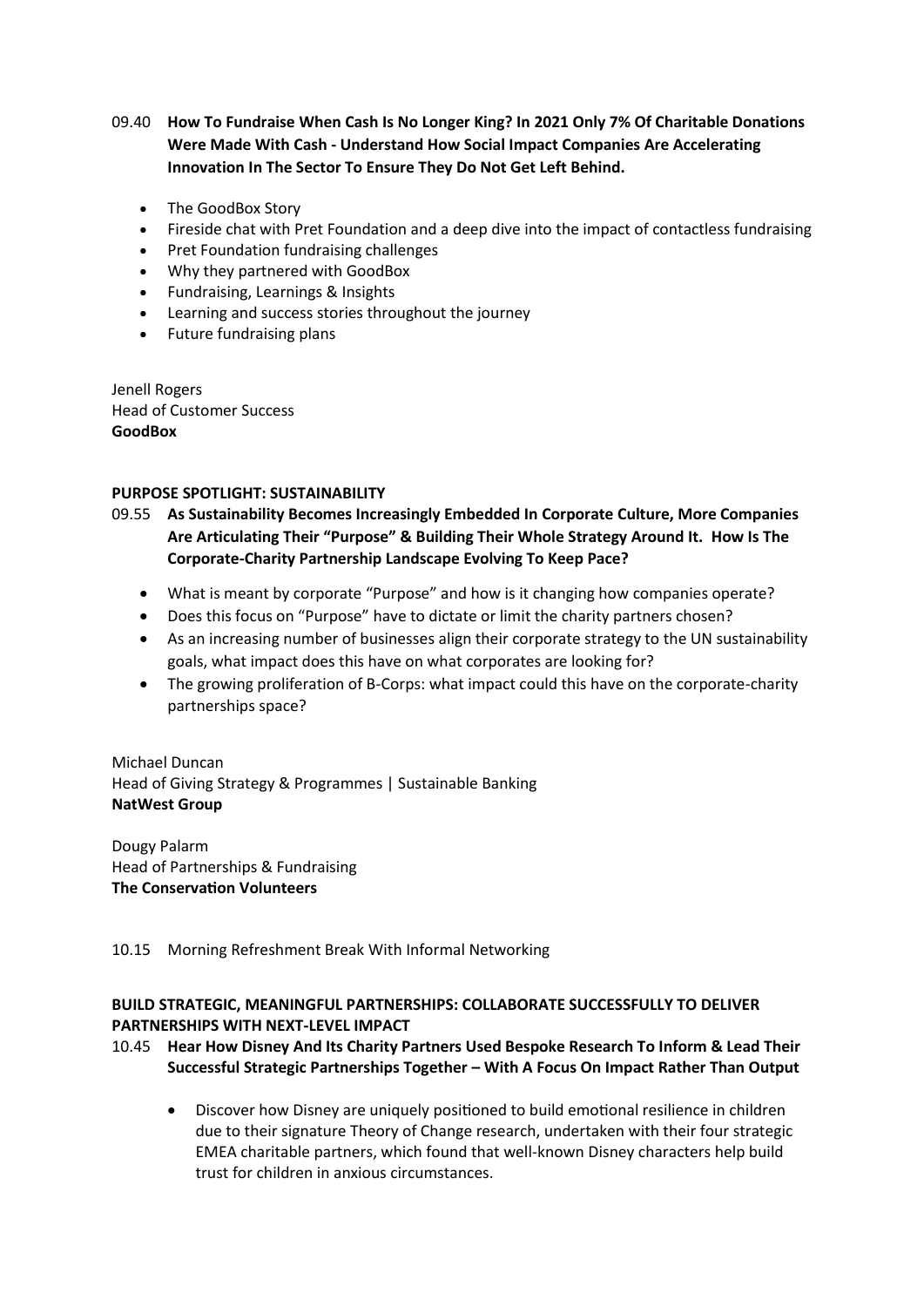- Learn how the power of Disney's storytelling and characters have inspired and created positive feelings and memories, helping build emotional resilience in children and young people.
- Understand how the research informs all the work Disney and its partners do together and how it enabled new collaborations to be formed between the charities themselves.

Sara Hanson Director of Social Responsibility **The Walt Disney Company EMEA**

Jason Suckley CEO **Make-A-Wish UK**

Andy Fletcher CEO **Together For Short Lives**

Paul Giggal COO **MediCinema**

Louise Parkes Chief Executive Officer **Great Ormond Street Hospital Children's Charity**

## **SUSTAINABILITY – CASE STUDY**

11.10

- Why partner? From both NGO and corporate perspectives what are the drivers, benefits, challenges and learnings of partnering?
- What trends are WaterAid seeing across our partners in this space? How are we integrating this knowledge capital into advocacy and collective action pathways?
- How does our partnership directly respond to the changing sustainability landscape, what have we done practically together and what have we learnt?

Celeste Mottahedin-Fardo Senior Corporate Partnerships Manager **WaterAid**

Michael Alexander Global Head of Environment **Diageo**

## 11.30 **The ABCs of AI in CSR**

- For non-profits to gain donors and raise more money, they have to adopt for profit sales and marketing principles
- When a non-profit aligns donor experience with consumer experience, it creates a valuable opportunity for for-profit companies to partner with them
- Stand Up To Cancer Case Study: Using modern technologies like AI, digital wallets, cookieless data capture, and advanced analytics, corporations can enhance their CSR programs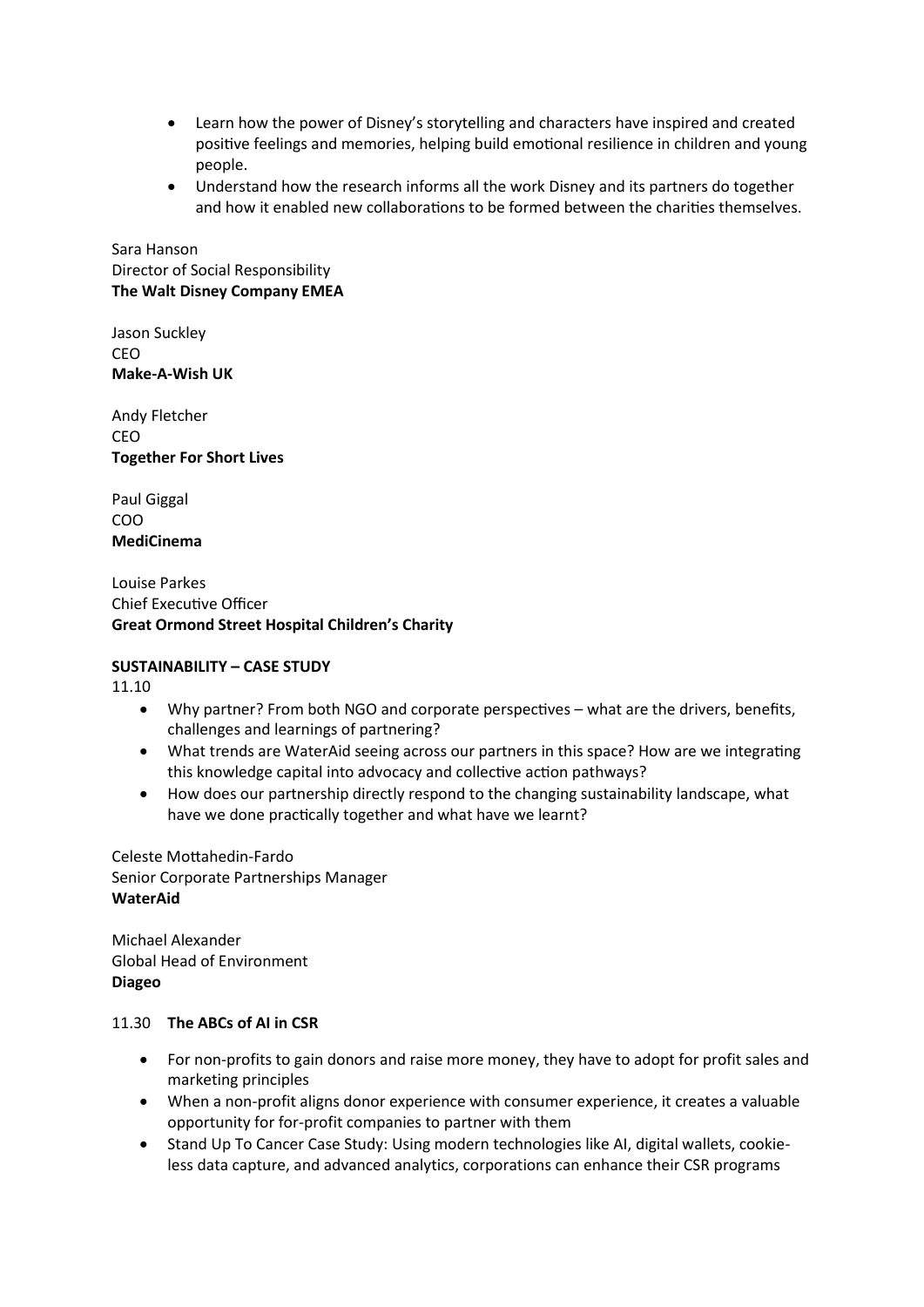without lift and non-profits can see greater support through their corporate sponsorship channel

Nic Miller Director of Experience **Fundraise Up**

## **CORPORATE PURPOSE**

## **FLAG: PANEL**

- 12:00 **More Than Profit & The Shift From CSR To Social Purpose: How To Align Corporate-Charity Partnerships Around Corporate Vision & Values**
	- The shift from CSR to social purpose: how do we work internally to identify strategic needs and shape our corporate values and vision to be a cause-driven business
	- To what extent will your company's purpose shape the charities you choose to partner with? Will new partnerships require a clear-cut link to the corporate goal or is there room for nuance?
	- What criteria do we consider for an authentic values match?
	- How can charities pivot to explicitly align with corporate core purposes and remain relevant to what is happening in the world now where there is not a "natural" fit?

Anna Cuskin Senior Manager – Corporate Responsibility **Coventry Building Society**

David Schofield Group Head of Corporate Responsibility **Aviva**

Craig Hall Head of Corporate Charity Partnerships **Fujitsu in the UK**

Simran Gill Global Brand Manager, Domestos **Unilever**

## **PURPOSE SPOTLIGHT – MENTAL HEALTH**

## 12.30 **COVID & Remote Working Has Shone A Spotlight On Wellbeing & Mental Health: What Does This Mean For Corporate-Charity Partnerships?**

- What are the corporate and charity goals for partnerships built around mental health?
- Opportunities for corporates to improve charity reach and support their own staff via partnerships
- How can the focus on mental health at the moment help embed partnerships and create long-term success stories?

David Rowsell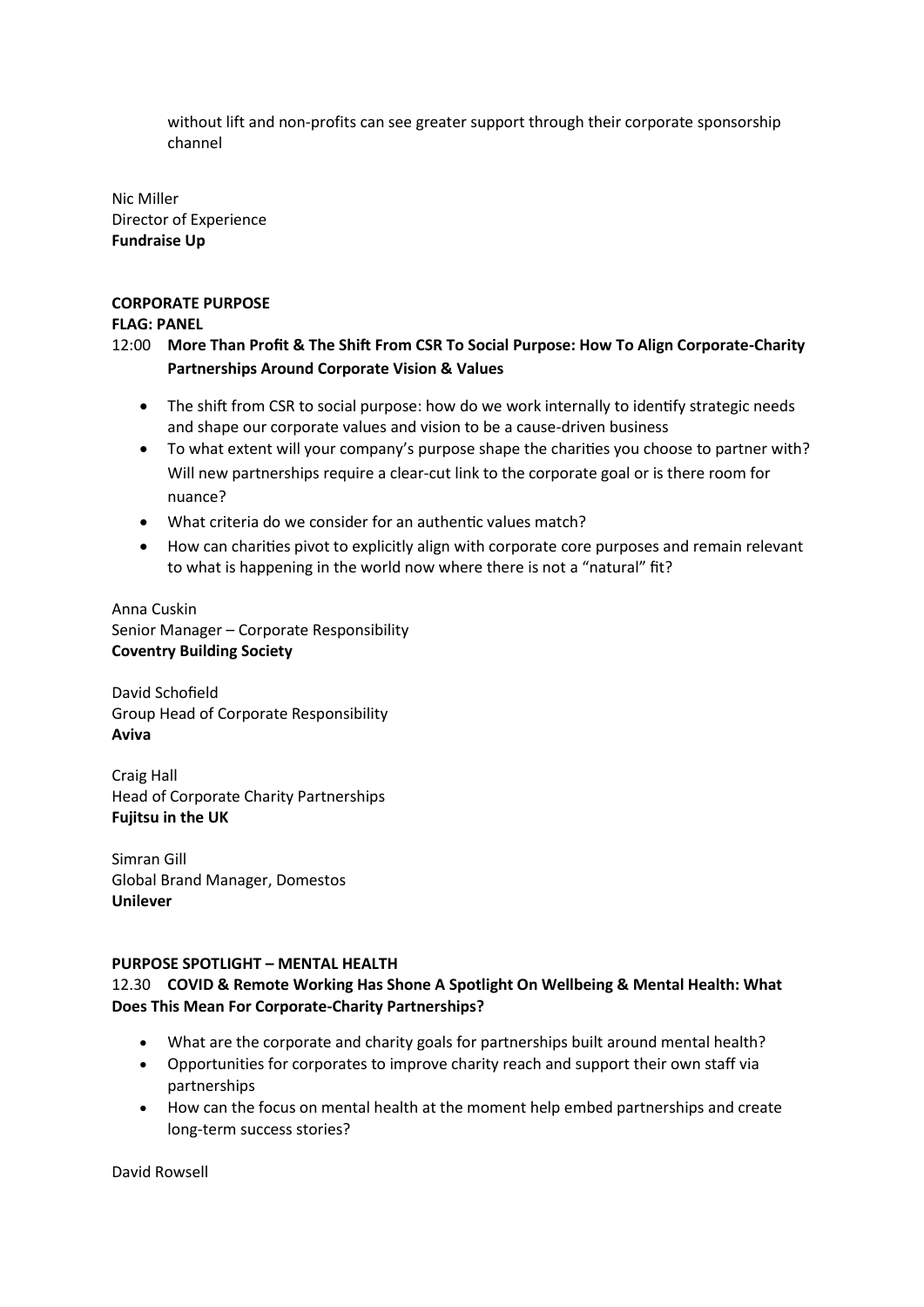Head of Community Engagement **Lloyds Banking Group**

Katie Legg Director of Strategy & Partnerships **Mental Health UK** 

12.50 Morning Chair's Closing Remarks

13.00 Lunch For Delegates, Speakers & Partners

#### 13.20 **Informal Peer-To-Peer Discussions**

a) Thinking Outside The Box

Katie Cartwright Senior Partnership Development Manager **Teenage Cancer Trust**

b) Engaging Remote Charity Workers

Saul Heselden Head of Corporate Partnerships **Stroke Association**

c) Fundraising In A Cashless Society

John English Charity & Community Manager **Costa Coffee**

d) Pitching Best Practice Roundtable

Hannah Sanders Head of Partnerships **Action Against Hunger**

Katie Clough Partnerships New Business Manager **Action Against Hunger**

#### 14.00 **Afternoon Co-Chairs' Opening Remarks**

David Schofield Group Head of Corporate Responsibility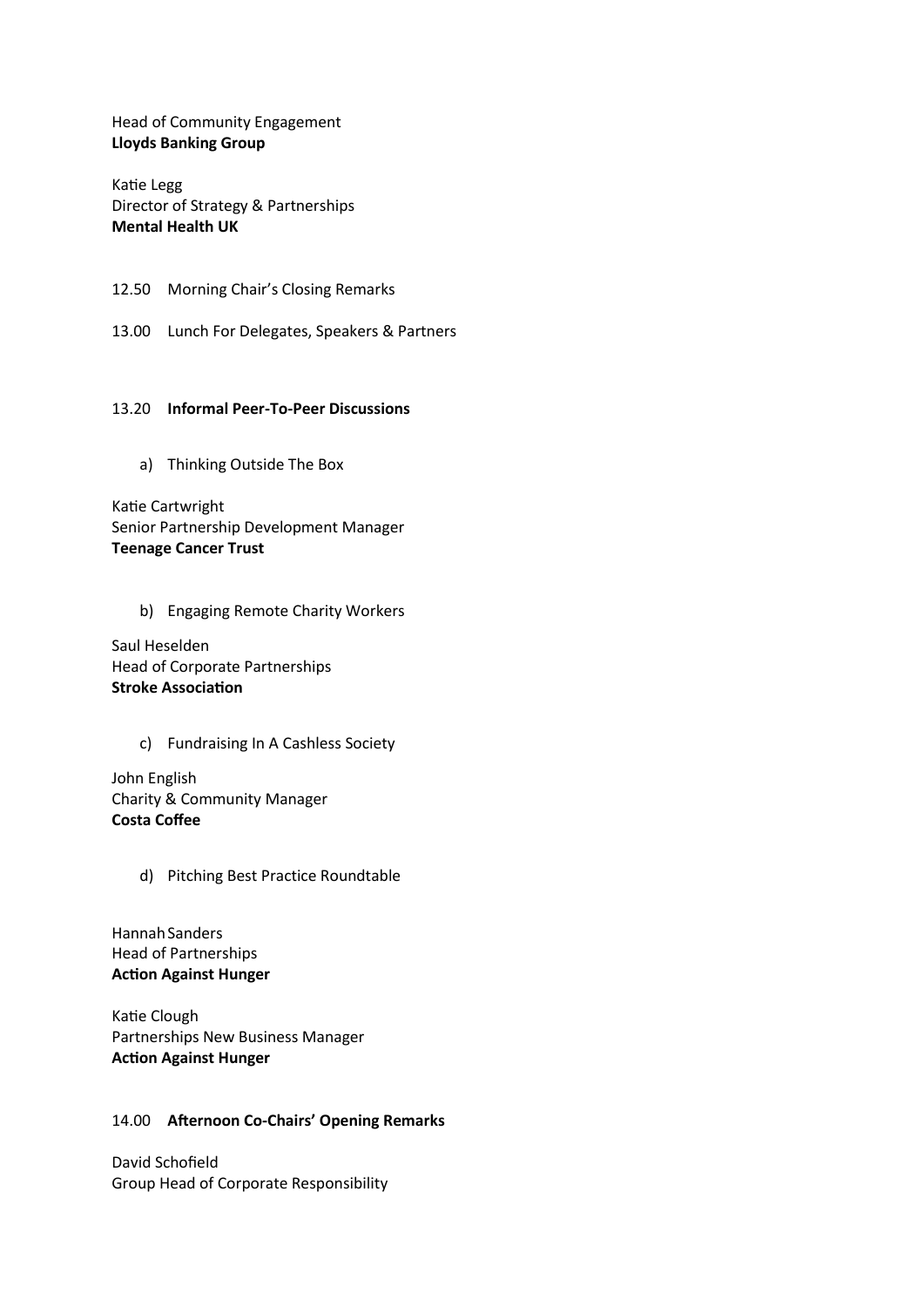## **Aviva**

Alex Lancaster Director of Partnerships **WWF**

## 14.10 **Bonus Session; Reserved For Exclusive Conference Partner - Blackbaud**

Rachel Hutchisson Vice President of Global Social Responsibility **Blackbaud**

## **PARTNERSHIP JOURNEYS – STRENGTHENING RELATIONSHIPS**

## 14.25 **Maintain & Strengthen Relationships To Build Agility, Ensure Mutual Success & Secure A Long-Term, Impactful Legacy**

- How can we build agility into partnerships to mitigate uncertainty and increase the ability to pivot strategies and models and allow space for organisations to make changes without compromising the integrity of the programme?
- From CSR to employee engagement, how do we keep strong, two-way relationships going with the increased shift to home working?
- Home working appears to genuinely be the future! How can we successfully manage partnerships virtually?
- Digital fundraising, digital innovation digital volunteering… keep pace with the innovation in digital engagement – without breaking the bank!
- How to innovate to leverage partnerships to raise awareness around specific issues partnerships are about more than just fundraising

Richard Martin Social Investment Executive **Nationwide Building Society**

Rachel Pierce Senior Corporate Partnerships Manager **Shelter UK**

**PITCHING PANEL FLAG: LIVE CHARITY PITCHES** 14.45 Pitch Perfect **What Do Corporates Really Want From A Partnership? Live Charity Pitches To Corporate Judges**

### **Pitching**

Tamsyn Hanrahan Head of Partnership Development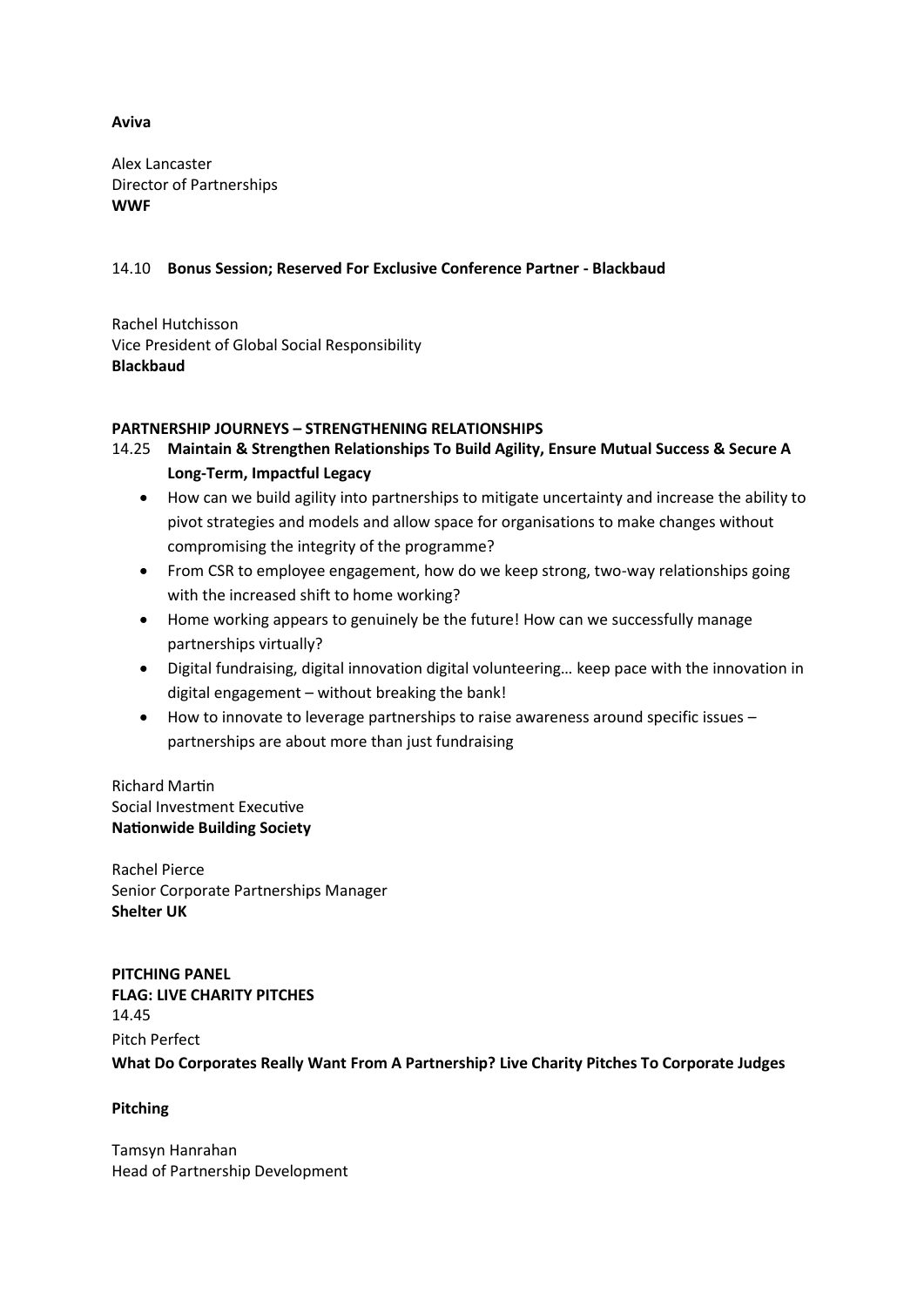#### **Save The Children**

Jeremy Gould Senior Corporate Partnerships Manager **Stroke Association**

#### **Panel**

Jo Bottomley Community Manager **Yorkshire Building Society**

John English Charity & Community Manager **Costa Coffee**

Suzanne Roe Senior Manager - Better Communities **Asda**

### 15.15 **Corporate Charity Events – It's Not Just About The Challenge**

As the UK bounces back from the pandemic, 2022 is the year to get your teams together – to say thank you, and to give something back. In this session, Jan will discuss ways you can make corporate charity challenges work for you, and deliver mutual benefits for charities and companies.

Jan Smolaga Business Development Manager **Action Challenge**

### 15.30 **Purpose Based Breakouts**

a) Poverty/Socioeconomic Disadvantage

Richard Donovan Global Head of Social Innovation & UK&I Head of Corporate Responsibility **Experian**

b) Education

Alicia Billing Senior Partnerships Manager **Save The Children**

c) Digital Divide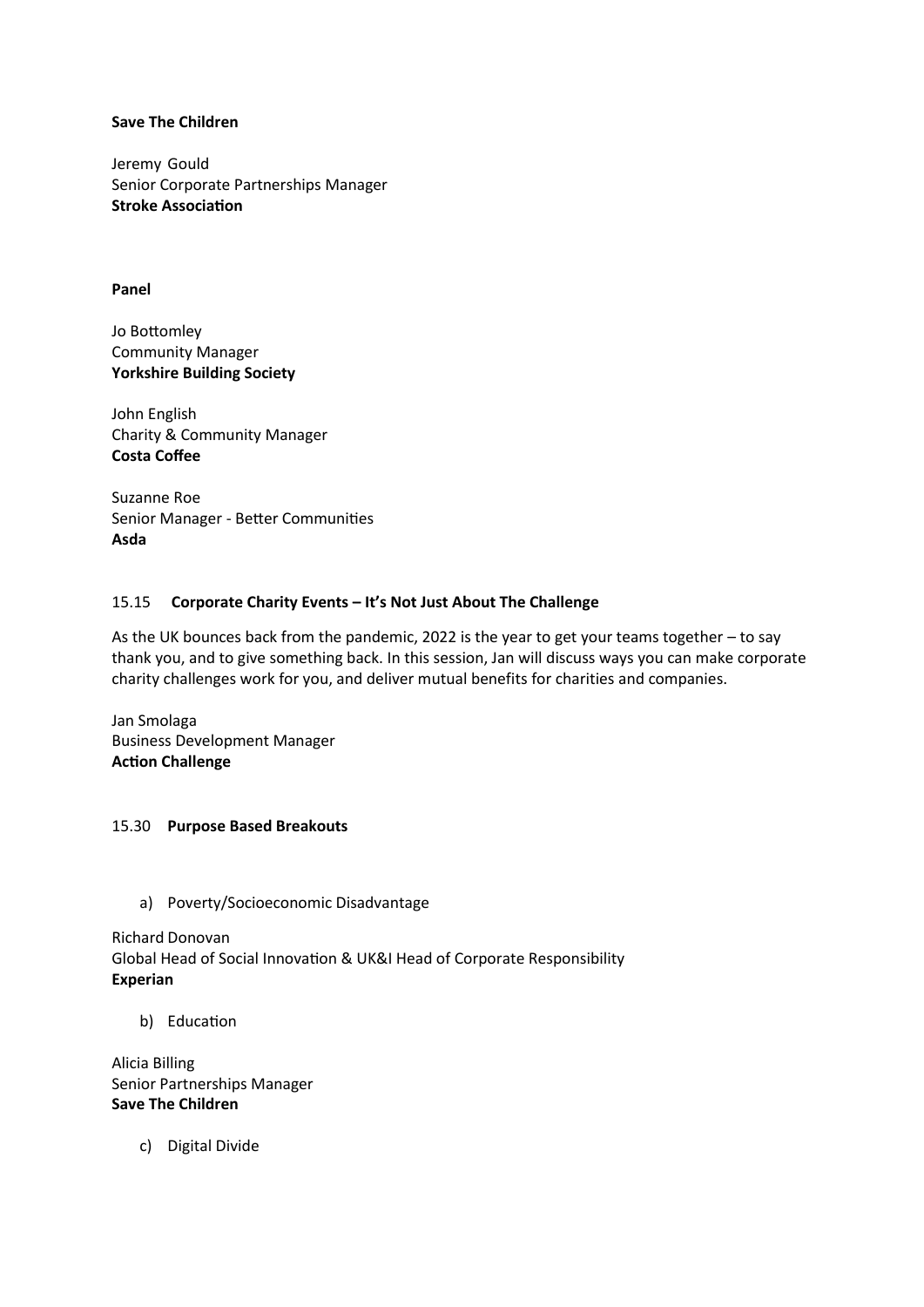Nicola Oritis Head of Communities, The Bigger Picture **Sky**

15.50 Afternoon Refreshment Break With Informal Networking

## 16.20 **Developing Young-Person-Centric Partnerships For Impact**

Martin Howard Senior Corporate Relations Manager **Barnardo's**

Hiliary Jenkins Sustainability Business Partner **IKEA**

## **PARTNERSHIP JOURNEYS - VOLUNTEERING**

## 16.40 **Collaborate & Innovate For Value-Adding, COVID-Secure & Hybrid Volunteering Opportunities**

- How can you relight the fire under in-person volunteering activities and what adaptations need to be made to ensure safety?
- Volunteer from home? What does that look like and how can it meet charity objectives?
- Thinking outside the box to keep volunteering fresh and find good pairings for charities where volunteering options aren't immediately apparent
- Create the right corporate environment to support volunteering and collaborate with charities to deliver value-adding options that corporate volunteers really want to participate in

## Aimee Perry Senior Corporate Volunteering Manager **Macmillan Cancer Support**

Danielle Devine Associate Director **CBRE**

# **FUTURE LANDSCAPES**

### **FLAG: PANEL**

- 17.00 **If Corporate-Charity Partnerships Are To Thrive We Need To Anticipate Future Trends To Adapt & Survive**
	- From multiple partners to virtual only to purpose-driven… what are the key emerging trends in partnerships and how can we adapt to remain relevant?
	- With many partnerships being extended during COVID, how will the long-term landscape look in terms of goals, duration and the numbers of new partnerships on offer?
	- What does the future look like with hybrid and home-working solidified into the day-to-day for many businesses?